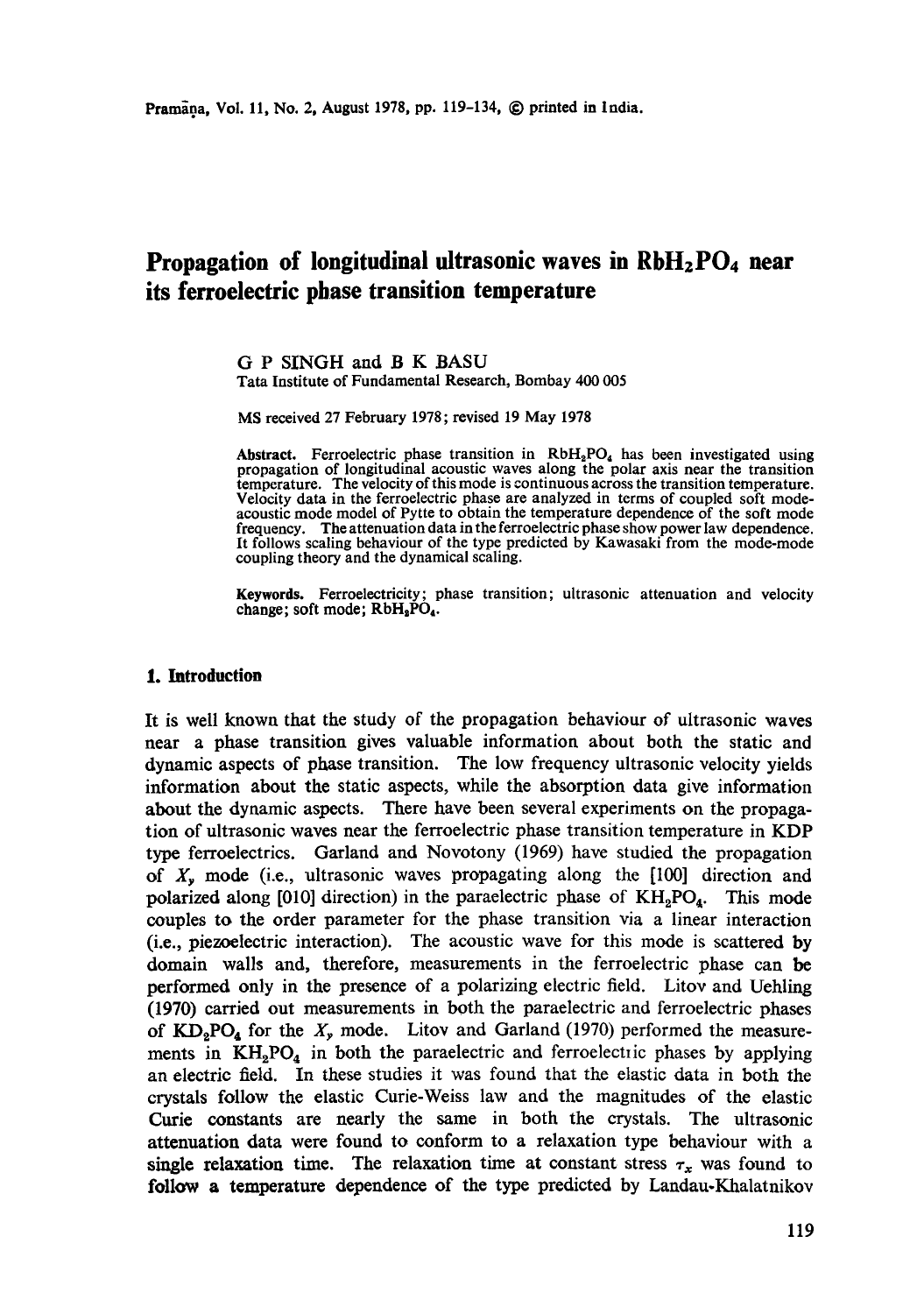(1954) theory viz.  $\tau_x \propto |T_c-T|^{-1}$ . However, it was found that the relaxation time  $\tau_x$  for KH<sub>2</sub>PO<sub>4</sub> was about an order of magnitude smaller than that in  $KD_2PO_4$  in the paraelectric phase. The magnitudes of  $\tau_x$  are the same in the ferroelectric phase in the two materials. It is apparent from these investigations that even though the static behaviour of these crystals are quite similar, there is considerable difference in the dynamic behaviour.

Harnik and Shimshoni (1969) and Shimshoni and Harnik (1970) studied the propagation of the longitudinal mode along the polar axis in  $KH_2PO_4$  and  $KD_2PO_4$ . This mode is not scattered by domain walls and the measurements can be made in the ferroelectric phase without the application of a polarizing field. Assuming a linear interaction of this mode with the order parameter, the authors obtained the values of the polarization relaxation time for the ferroelectric phase. The values obtained for  $KD_2PO_4$  from this mode are nearly the same as the values obtained by Litov and Uehling (1970) from the  $X<sub>y</sub>$  mode. But in  $KH<sub>2</sub>PO<sub>4</sub>$ , the values of the polarization relaxation time obtained by these authors are about two orders of magnitude smaller than the ones obtained from the  $X<sub>y</sub>$  mode propagation. Also the longitudinal mode velocity behaviour apparently does not follow the static dielectric behaviour in the same way as the  $X<sub>v</sub>$  mode velocity data do (Litov and Garland 1970). So far, there have been no explanation for these discrepancies. It appears to us that an understanding of the ultrasonic behaviour is likely to emerge by examining the behaviour of other members of the family. We present here the propagation behaviour of longitudinal ultrasonic wave along the polar axis of  $RbH<sub>2</sub>PO<sub>4</sub>$  near the phase transition temperature. We show that the assumption of piezoelectric coupling between the longitudinal acoustic mode and the order parameter is only approximate. By using correct form of coupling we find that the velocity data for this mode follow the static dielectric behaviour much in the same way as the velocity behaviour of the  $X<sub>y</sub>$  mode. For the ultrasonic absorption we find that the interaction of the ultrasonic waves with the order parameter fluctuations must be considered. Studies on  $RbH_2PO_4$  are particularly useful because phase transition in this material is close to second order.

Another motivation for the measurement of the velocity of the longitudinal mode in the ferroelectric phase was that the present study forms part of a programme to understand the equilibrium behaviour of the KDP type ferroelectrics in terms of microscopic pseudospin model and the phenomenological soft mode model. In another publication (Singh and Singh 1978) we show that the velocity behaviour observed here can be explained in terms of a modification of the pseudospin model proposed by us earlier (Singh and Basu 1976 a, b). We also interpret here our data in terms of coupled soft mode-acoustic mode model proposed by Pytte (1970) to obtain the temperature dependence of the soft mode frequency in the ferroelectric phase. This is important, because although the existence of a soft mode was demonstrated by Raman scattering experiments at high pressures (Peercy 1973), it has not been possible to obtain the temperature dependence of the soft mode frequency near the transition temperature in the ferroelectric phase because of overdamping of the soft mode and the central peak effects.

Anomaly of the elastic constants in  $RbH_2PO_4$  has been studied by Mnatsakanyan *et al* (1966), Pierre *et al* (1971) and Mischenko *et al* (1972). These measurements in  $RbH_2PO_4$  were not accurate enough near the transition temperature. No measurements of ultrasonic attenuation in this material exist to our knowledge. A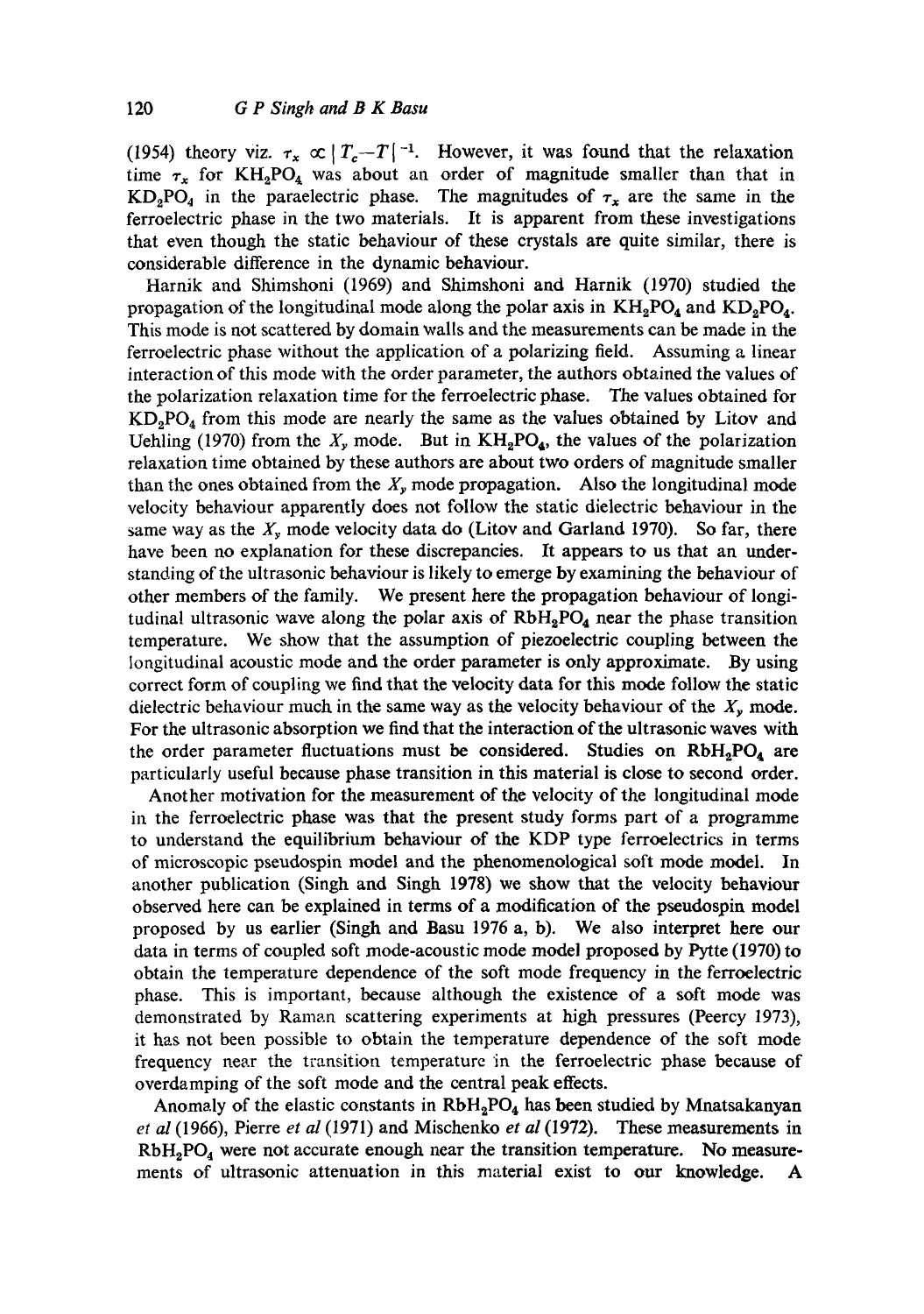preliminary report of the present investigation has been published elsewhere (Singh and Basu 1978).

In section 2 we describe the experimental techniques, and present our data in section 3. Section 4 is devoted to theoretical considerations, and in section 5 we analyse the data. The conclusions are discussed in section 6.

## **2. Experimental techniques**

The sample holder and the cryostat assembly for the ultrasonic measurements are shown in figure 1. The sample holder was a heavy cylindrical block of copper (approximately  $1 \cdot 1$  kg) which was supported coaxially inside another copper cylinder. The whole assembly was immersed in liquid nitrogen contained in a glass dewar. The temperature was controlled by varying current through a heater wound on the sample holder by means of a proportional temperature controller. The temperature sensor, both for measurement and control, was a platinum resistance thermometer made from thermometric grade platinum wire using Barber's design (Barber 1950). The temperature was measured by the four probe technique using Leeds and Northrup K-5 potentiometer. The absolute accuracy of temperature measurement was  $0.1^\circ$  K, the temperature resolution was 2.5 m<sup>o</sup> K and the stability was better than 3m°K.

The sample holder was carefully checked for temperature gradients. It was so



Figure 1. The cryostat.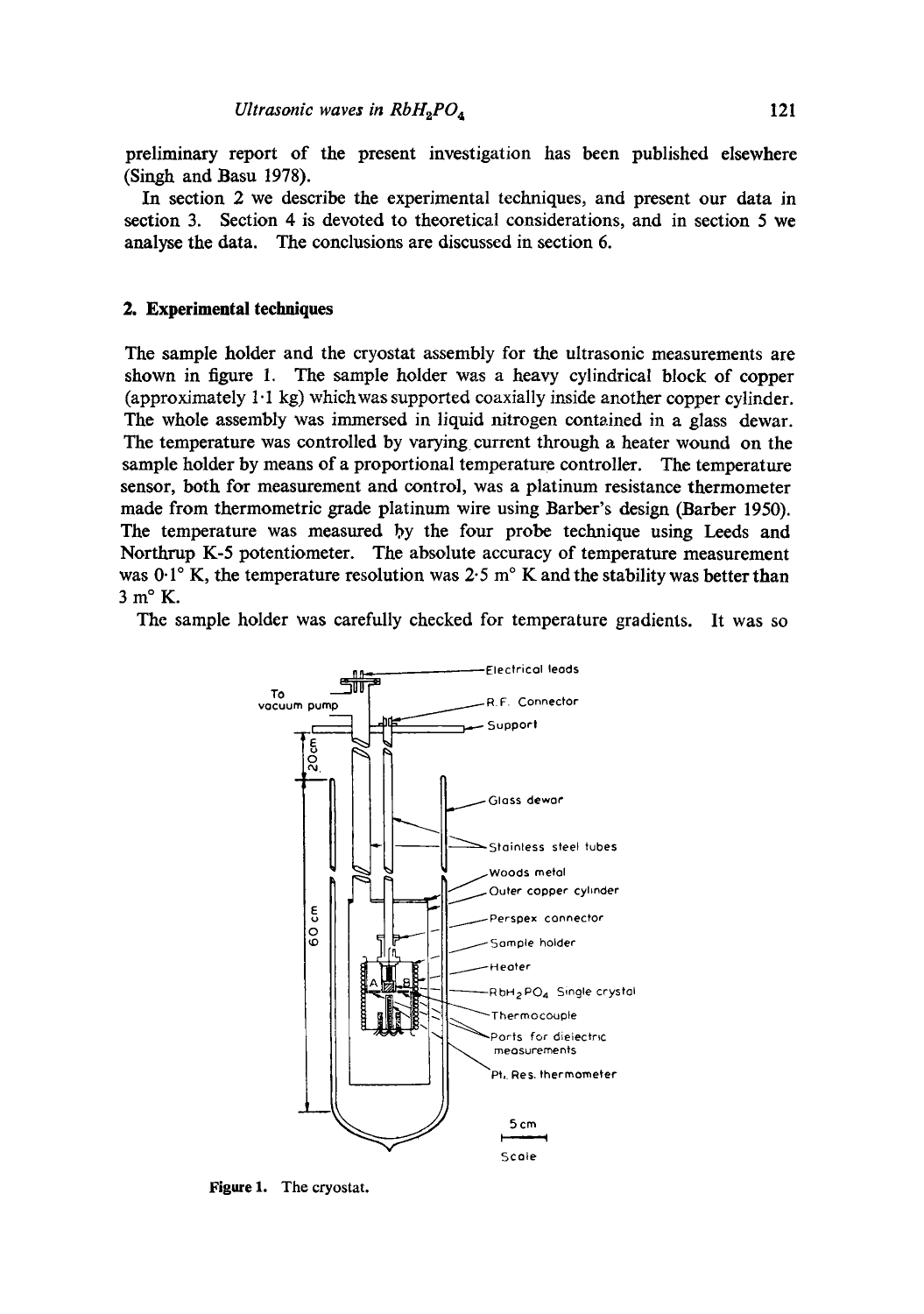designed that it could house two crystals about 3 cm apart (see figure 1) on which dielectric measurements could be simultaneously performed. Two Z-cut KDP crystals, cut from the same parent crystal, were placed in these ports in the sample holder and the dielectric measurements were carried out. The transition temperature indicated by the two crystals were within  $\pm 5$  m<sup>o</sup> K of each other, proving thereby negligible temperature gradients. All electrical leads to the thermometer and the samples were anchored to the sample holder using stycast 2850 GT.

Two  $RbH<sub>2</sub>PO<sub>4</sub>$  samples were used in our experiments. One of these (sample 1) was grown in our laboratory using standard techniques, the other (sample 2) was bought from Quantum Technology Inc., Canada. The crystals were oriented to better than  $1^\circ$  from the Z-axis, and the opposite faces were polished parallel to better than 1 part in 104.

The ultrasonic measurements were performed using standard pulse-echo techniques. For longitudinal mode measurements an X-cut quartz transducer of fundamental frequency 8 MHz was bonded to the Z-face of the crystal, using Apiezon-N low temperature grease. Good echo patterns were obtained throughout the temperature region 125 $\degree$  K to 300 $\degree$  K. The bond material did not show any anomalous behaviour in this temperature range. The measurements were made by keeping the temperature stable for a time sufficient for the sample to reach equilibrium (approximatey 2 h). Both attenuation and velocity measurements were done in the same run.

# **3. Experimental results**

# 3.1. *Velocity data*

Velocity measurements were done at 8 MHz using the calibrated delay of Tektronix 545 A oscilloscope. The accuracy of the velocity measurement was  $1\%$  and resolution  $0.1\%$ . As the attenuation at 8 MHz was small, the velocity could be measured very close to the transition temperature.

Figure 2 shows the velocity  $V_{33}$  of  $RbH_2PO_4$  near the transition temperature. The velocity of sound in sample 2 was somewhat lower than that in sample 1, but both showed similar temperature dependences. The elastic constant  $C_{33} = \rho V^2_{33}$  ( $\rho =$ density of RbH<sub>2</sub>PO<sub>4</sub>=2.866 gm/cm<sup>3</sup>), measured at 22° C, was  $5.21 \times 10^{11}$  dyne/cm<sup>2</sup> for sample 1 and  $4.94 \times 10^{11}$  dyne/cm<sup>2</sup> for sample 2. The reason for this difference is not clear.  $C_{33}$  for  $RbH_2PO_4$  measured by Mnatsakanyan *et al* (1966) at 25° C is  $5.31 \times 10^{11}$  dyne/cm<sup>2</sup>. The temperature corresponding to the velocity minimum was taken to be the transition temperature. The transition temperature of sample 2 was  $1.7^\circ$  K lower than that of sample 1.

The velocity very close to the transition temperature is shown in detail in the inset of figure 2. The velocity  $V_{33}$  is continuous across the transition temperature, indicating that the transition in  $RbH_2PO_4$  is closer to second order than those in  $KH_2PO_4$ or  $KD_2PO_4$ , where finite discontinuities were observed in the velocity at  $T_c$ . In the ferroelectric phase the velocity data follow a relation of the type (figure 3),

$$
(C_{33}^0 - C_{33})^{-1} = B(T - (T_c + T_0)).
$$
\n(1)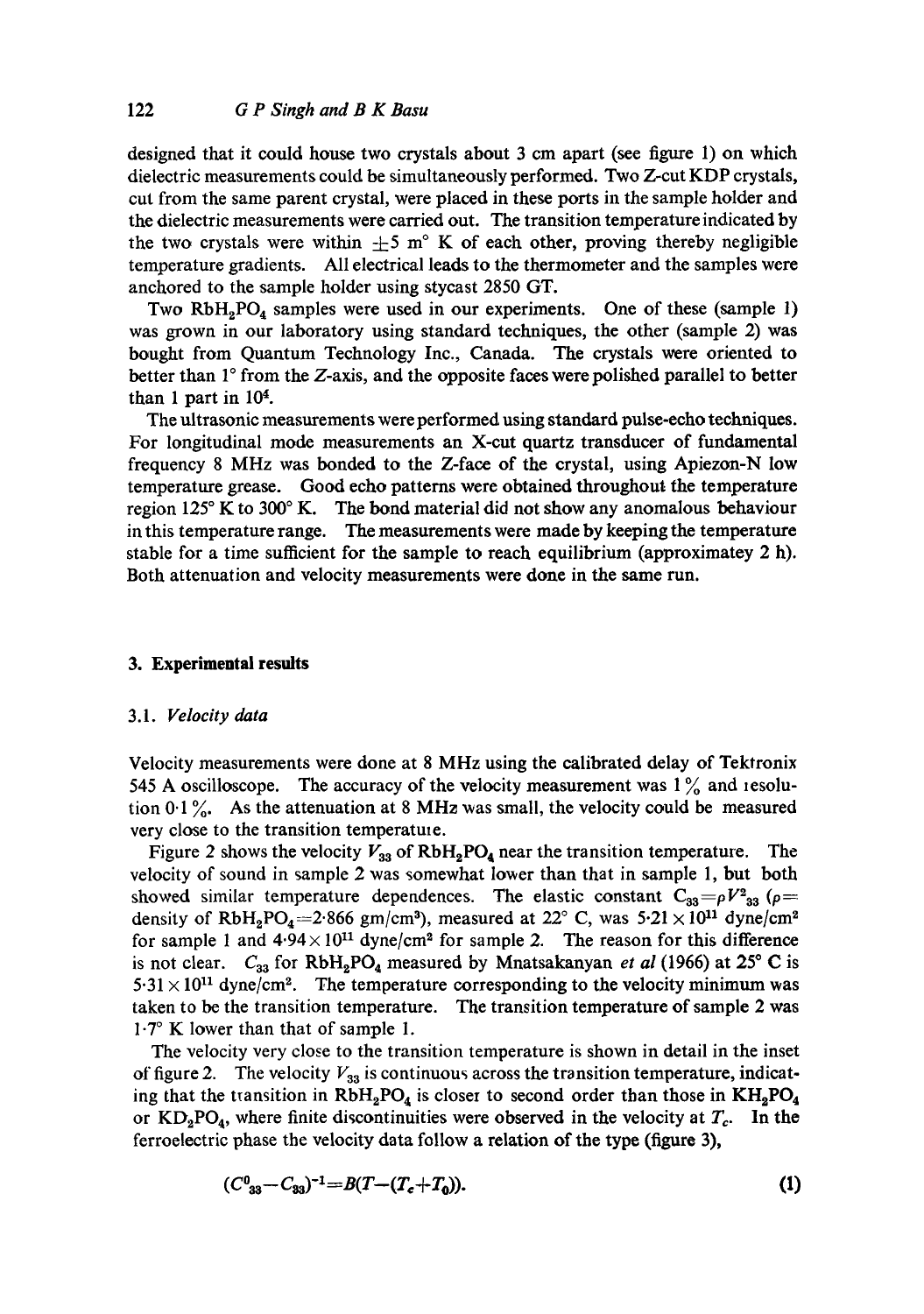

Figure 2. Temperature dependence of the velocity  $V_{33}$  of RbH<sub>3</sub>PO<sub>4</sub>. The inset shows the data close to the transition temperature.



Figure 3. Temperature dependence of  $(C^{0}_{33}-C_{33})^{-1}$  and  $(S_{33}-S^{0}_{33})^{-1}$  for RbH<sub>2</sub>PO<sub>4</sub> (ferroelectric phase).

Here  $C^0_{33} = \rho V^0_{33}^3$ ,  $V^0_{33}$  is a linear extrapolation of  $V_{33}$  from temperatures much higher than the transition temperature. The values of  $B$  and  $T_0$  for the two samples were as follows:

Sample 1:  $B = -1.31 \times 10^{-12}$  dyne/cm<sup>2</sup>,  $T_0 = 6.2$ ° K, Sample 2:  $B = -1.45 \times 10^{-12}$  dyne/cm<sup>2</sup>,  $T_0 = 5.5^\circ$  K.

The velocity anomaly in the paraelectric phase is much sharper than that in the ferroelectric phase. As is seen in the inset the velocity rises to its normal value within about 0.3° K of the transition temperature, In the paraelectric phase, close to  $T_c$ , it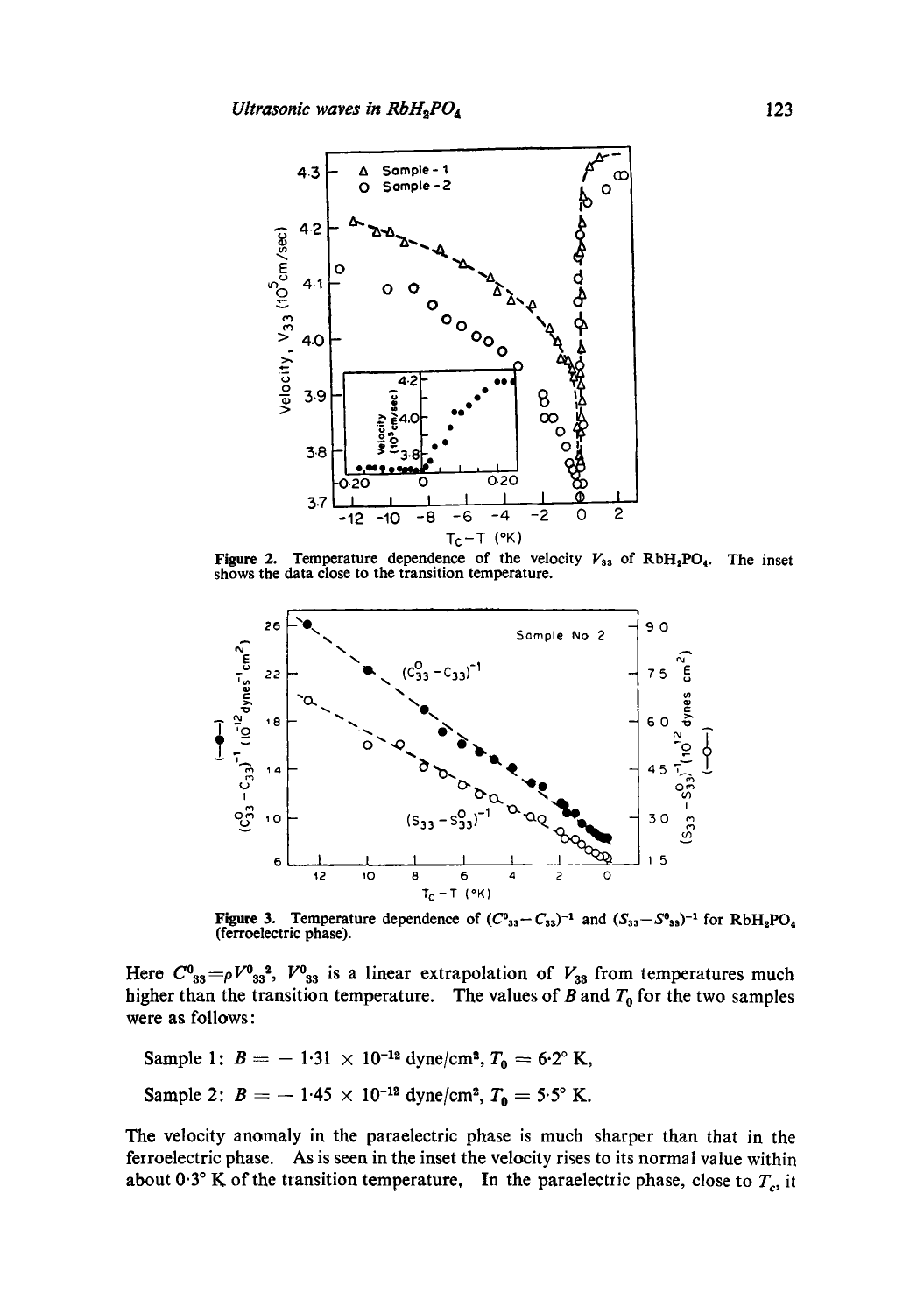was found that the sample does not achieve thermal equilibrium even though the temperature of sample holder was kept constant for several hours. The echo patterns were non exponential and, the, efore, no reliable data could be obtained in this phase. This behaviour is perhaps connected with the low thermal conductivity of KDP type ferroelectrics in the paraelectric phase (Suemene 1967). For  $T > T_c + 1$ °K, the elastic constant  $C_{33}$  varies as  $C_{33}$   $(T) = (5.21 + (295 - T) \times 1.99 \times 10^{-3}) \times 10^{11}$ dyne/cm<sup>2</sup> for sample 1 and  $C_{33}(T) = (4.94 + (295 - T) \times 1.91 \times 10^{-3}) \times 10^{11}$  $dyne/cm<sup>2</sup>$  for sample 2.

# 3.2. *Attenuation data*

The attenuation measurements were carried out at 8, 24, 40, 56, and 72 MHz in the ferroelectric phase. The attenuation at  $130^{\circ}$ K was subtracted as the background attenuation. Below this temperature there was no attenuation change for any of the frequencies. Background attenuation in the ferroelectric phase was less than that in the paraelectric phase. Because of large attenuation close to  $T_c$ , the attenuation was measured by measuring the height of the first echo. The attenuation was reproducible better than  $\pm$  15%.

Figure 4 is a log-log plot of the attenuation a against  $(T_c-T)$ . The prominent features of the attenuation are the power law dependences and a crossover behaviour near the transition temperature. For  $\omega^{3/2}(T_c-T)^{-1} < 1.3 \times 10^{14} \text{ °K}^{-1}$  sec.<sup>-3/2</sup>, where  $\omega$  is the angular frequency of the ultrasonic wave, a least square fit to the entire data yields a power law  $\alpha \propto \omega^{1.71 \pm 0.12} \times (T_c - T)^{-0.69 \pm 0.10}$ . For  $\omega^{3/2}(T_c - T)^{-1}$  >  $1.3 \times 10^{14}$  °K<sup>-1</sup> sec<sup>-3/2</sup> the attenuation follows a power law  $\alpha \propto \omega^{1.0} (T_c - T)^{-0.16}$ . The linear frequency dependence of attenuation at  $T_c$  is shown in figure 5.



Sample-1  $40$  -D Sample-2  $a (r_c)$  db/cm<br>  $a (r_c)$ <br>  $b (r_c)$ <br>  $c (r_c)$ <br>  $c (r_c)$ 2o **~** 10 0 I | I 20 40 60 80 Frequency {MHz)

**Figure** 4. Temperature dependence of the ultrasonic absorption in  $RbH_2PO_4$ .

**Figure** 5. Frequency dependence of attenuation at the transition temperature.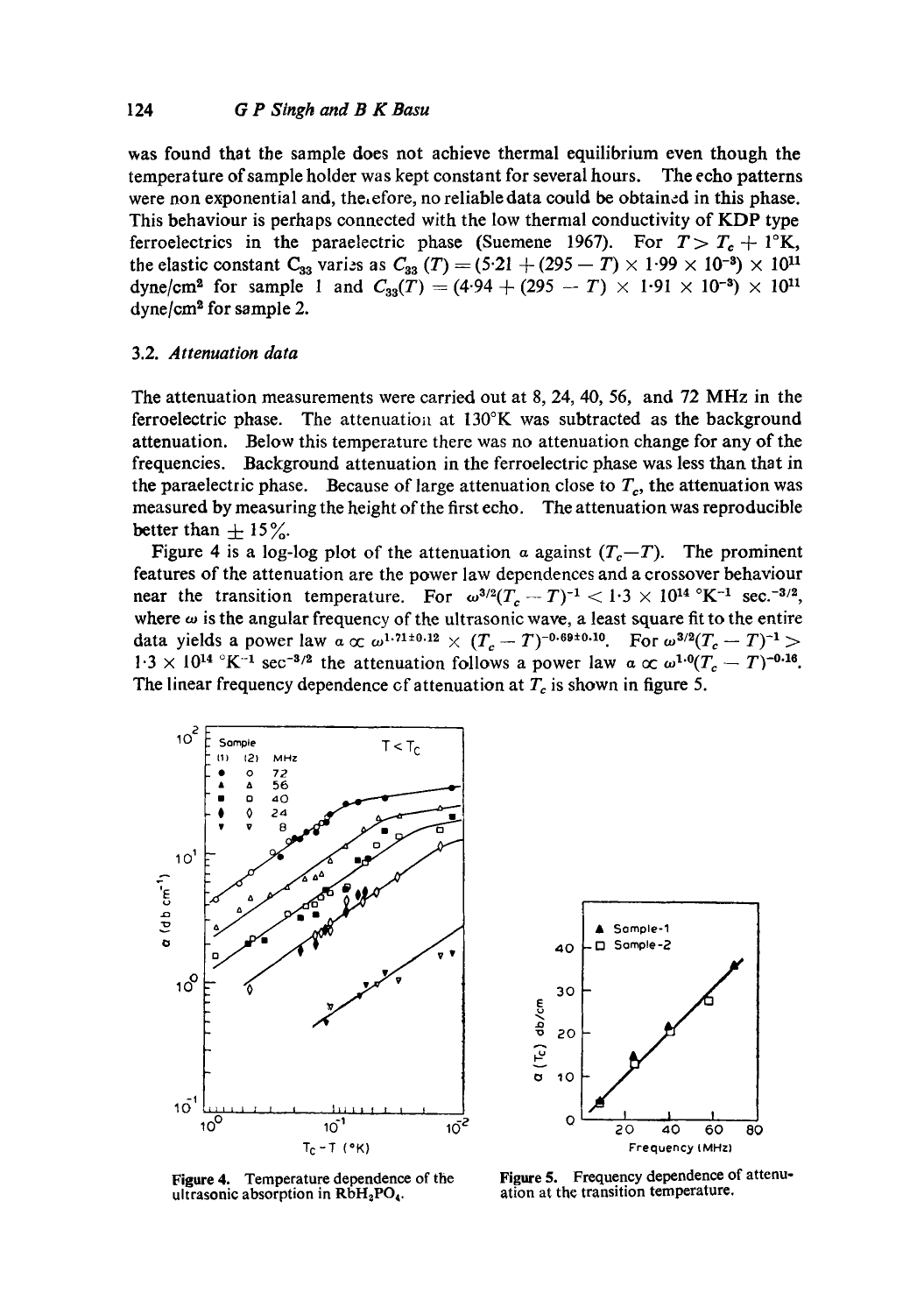Our attenuation data in  $RbH_2PO_4$  differ from the corresponding data in  $KH_2PO_4$ reported by Harnik and Shimshoni (1969) in several respects: (1) The maximum attenuation in RbH<sub>2</sub>PO<sub>4</sub> is about 5 to 6 times higher than that in  $KH_2PO_4(2)$  Crossover behaviour was not reported in KDP (3) Harnik and Shimshoni (1969) did not observe any attenuation above the transition temperature. In  $RbH_2PO_4$  limited attenuation data at 8 MHz for  $T > T_c$  do point out to the existence of an attenuation anomaly above the transition temperature.

#### **4. Theoretical considerations**

In order to understand the anomaly of the acoustic waves near phase transition, it is important to consider the coupling of the acoustic wave with the order parameter.  $RbH_2PO_4$  has a tetragonal structure (point group  $\overline{4}2$  m) in the paraelectric phase. In this phase only one acoustic mode  $X<sub>y</sub>$  is coupled by piezoelectric interaction to the polarization along the Z-axis, the order parameter for the transition. The acoustic longitudinal mode (ALM) propagating along the Z-axis is coupled to the order parameter by electrostrictive interaction. This implies, in the language of lattice dynamics, that the LA mode is coupled to the optical soft mode (OSM) by an interaction whicb is bilinear in the OSM coordinate and linear in ALM coordinate. In the ferroelectric phase,  $RbH<sub>2</sub>PO<sub>4</sub>$  has orthorhombic structure (point group *mm*). Because of the lowering of symmetry and the appearance of spontaneous polarization the electrostrictive interaction now acquires an effective piezoelectric coupling part, the piezoelectric coupling coefficient being proportional to the spontaneous polarization. (This is also known as quadratic piezoelectric effect, see Jona and Shirane 1962).

The kind of interaction of the soft mode with the acoustic mode, mentioned above, has been considered by Pytte (1970). His results were derived for the phase transition in  $SrTiO<sub>3</sub>$  type of systems. But the results are valid for any soft mode phase transition. A summary of Pytte's results is also given by Fleury (1971). We reiterate some of these for the sake of clarity of our presentation.

We can write a simple schematic Hamiltonian for the coupled OSM and ALM as follows:

$$
H = H_{\text{OSM}} + H_{\text{ALM}} + H_{\text{coup}}.\tag{2}
$$

**Here,** 

$$
H_{\rm OSM} = a \ \eta_1^2 + \xi_1^2 / 2m_1,\tag{2a}
$$

$$
H_{\text{AIM}} = b \ \eta^2 + \xi^2 / 2m, \tag{2b}
$$

**and** 

$$
H_{\text{coup}} = d \eta_1 \eta_1 \eta. \tag{2c}
$$

 $H_{\text{OSM}}$  ( $H_{\text{ALM}}$ ) is the Hamiltonian for the OSM (ALM).  $\eta_1, m_1, \xi_1$  ( $\eta, m, \xi$ ) are respectively the normal coordinate, effective mass and the momentum conjugate to the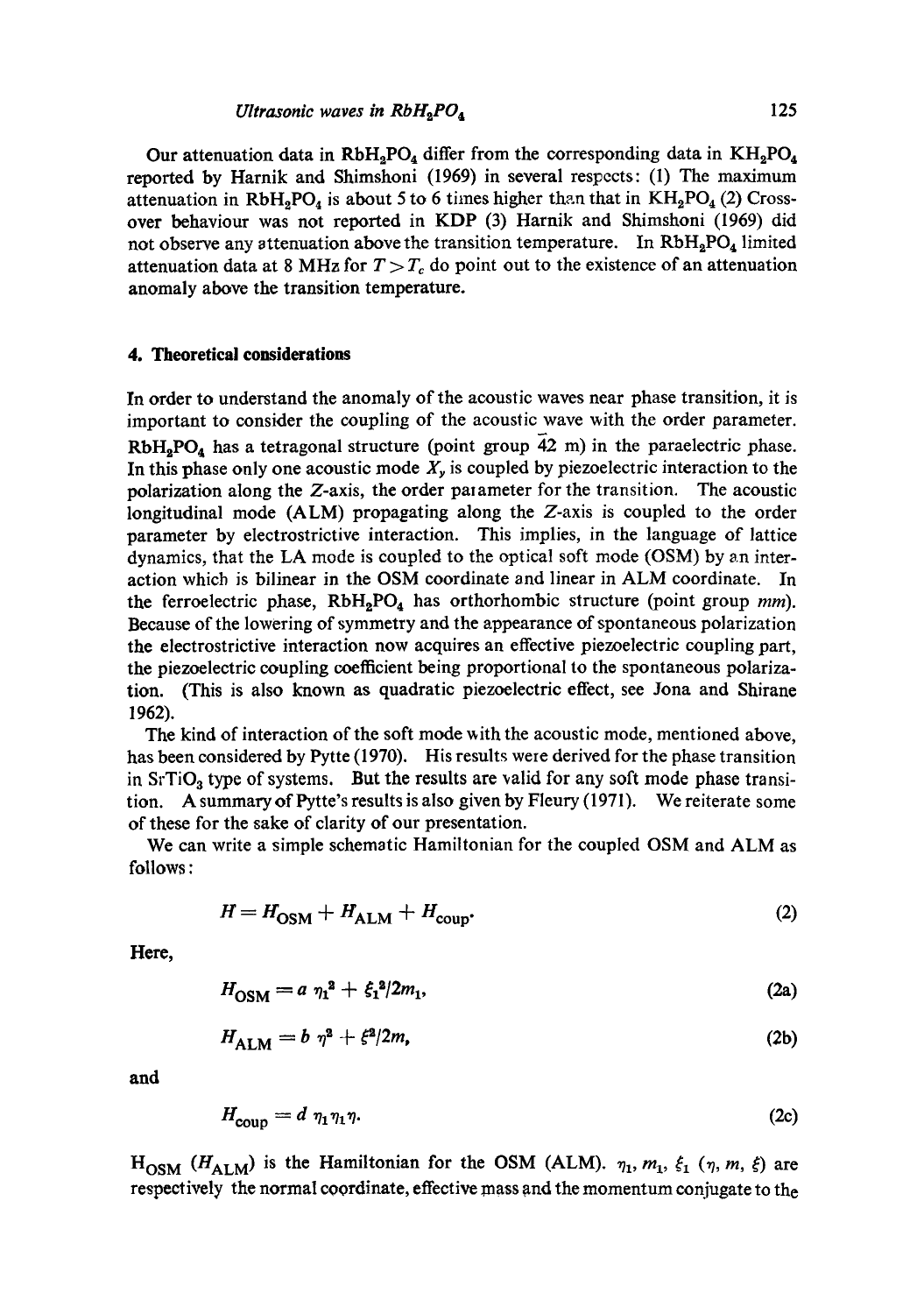normal coordinate for the OSM (ALM).  $H_{\text{coup}}$  describes the interaction between the two modes, and d is the strength of interaction. The normal coordinate  $\eta_1$  of OSM can be written as,

$$
\eta_1 = \langle \eta_1 \rangle + \delta \eta_1. \tag{3}
$$

Here  $\langle \rangle$  indicates thermal average, and  $\delta \eta_1$  is the fluctuation from the equilibrium value. It may be noted that  $\langle \eta_1 \rangle$  is proportional to the spontaneous polarization. We can now write the coupling Hamiltonian,

$$
H_{\text{coup}} = d\langle \eta_1 \rangle^2 \eta + 2d\langle \eta_1 \rangle \delta \eta_1 \eta + d\delta \eta_1 \delta \eta_1 \eta. \tag{4}
$$

The first term on rhs produces only static strain in the system and no anomalous acoustic behaviour. In the paraelectric phase the second term is zero, since  $\langle \eta_1 \rangle = 0$ . Hence only the third term, which represents the interaction of the acoustic wave with the order parameter fluctuations, is responsible for the acoustic anomaly in this phase. In the ferroelectric phase  $\langle \eta_1 \rangle \neq 0$  and hence, both the second and the third terms contribute to attenuation and velocity changes. The second term represents the effective linear interaction of the soft mode and the acoustic mode, with the interaction coefficient equal to  $2d\langle \eta_1 \rangle$ . This term is commonly known as resonant interaction. For  $T < T_c$ , as one approaches the transition temperature  $\langle \eta_1 \rangle$  decreases, whereas the order parameter fluctuations and the correlations between them increase. The third term, therefore, is the dominant term close to  $T_c$ . Away from the transition temperature the second term dominates. We give below the predictions of acoustic anomaly due to resonant interaction and polarization fluctuations in the ferroelectric phase.

#### (i) *Resonant interaction*

Pytte's (1970) results for the attenuation and velocity changes due to resonant interaction are,

$$
V^{2} = V_{0}^{2} \left( 1 - \frac{d^{2} \langle \eta_{1} \rangle^{2}}{\omega_{1}^{2}(T)} \cdot \frac{1}{1 + \omega^{2} \tau_{1}^{2}} \right), \tag{5}
$$

$$
a=\frac{d^2\langle\,\eta_1\rangle^2}{V\,\omega_1^2(T)}\,\cdot\,\frac{\omega^2\tau_1}{1+\omega^2\tau_1^2}.\tag{6}
$$

Here,  $V_0$  is the velocity of the uncoupled acoustic mode, V the normalized velocity,  $\omega_1(T)$  the angular frequency of the soft mode, and  $\tau_1$  the relaxation time describing the damping of the soft mode,

$$
\tau_1 = \frac{2\Gamma_1}{\omega_1^2(T)},\tag{7}
$$

where  $\Gamma_1$  is the width of the soft mode. At ultrasonic frequencies we expect  $\omega \tau_1 \ll 1$ and we can write,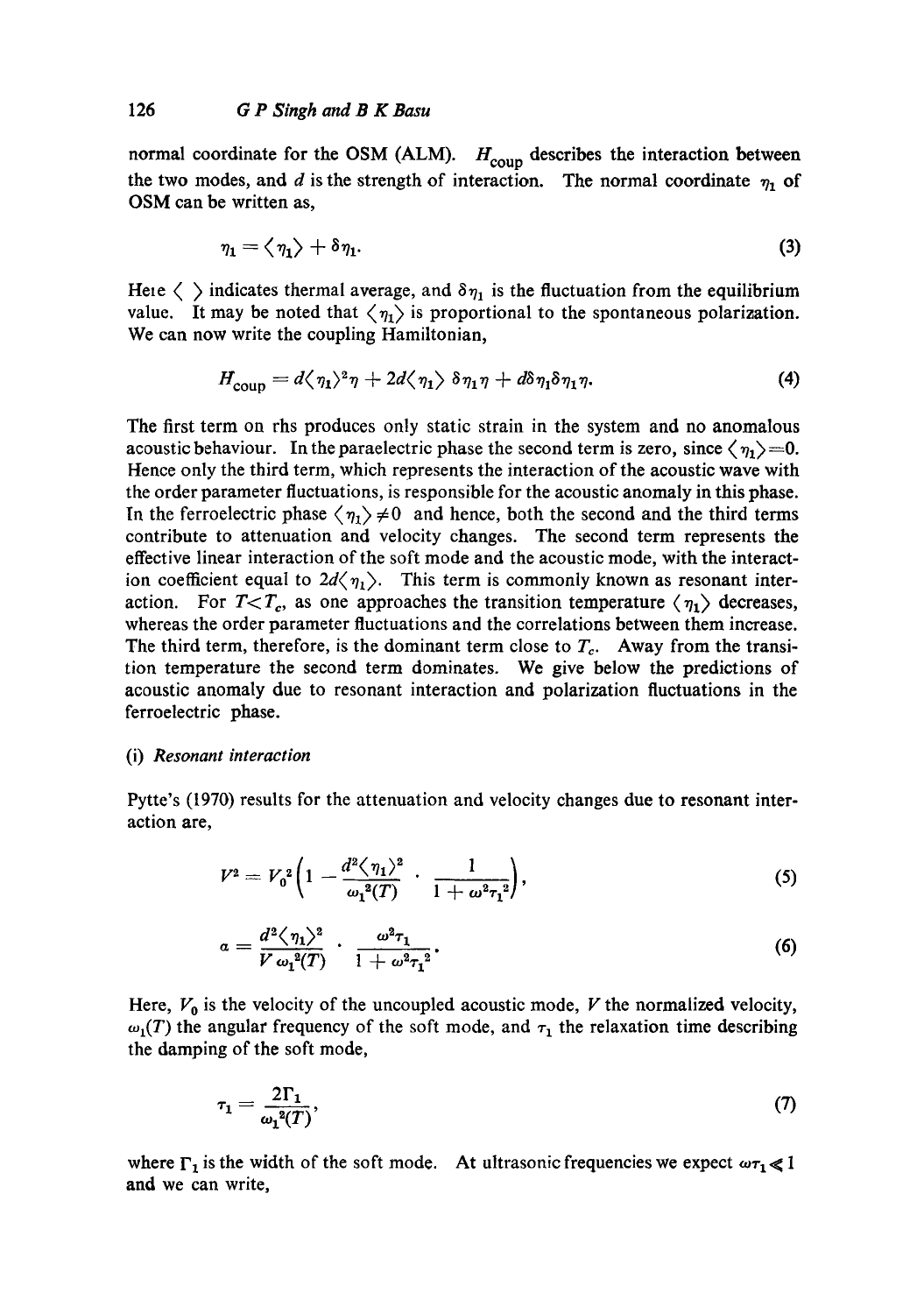*Ultrasonic waves in RbH<sub>2</sub>PO<sub>4</sub>* 127

$$
V^2 = V_0^2 \left( 1 - \frac{d^2 \langle \eta_1 \rangle^2}{\omega_1^2(T)} \right), \tag{8}
$$

$$
a = \frac{d^2 \langle \eta_1 \rangle^2}{V \omega_1^2(T)} \cdot \omega^2 \tau_1. \tag{9}
$$

We see from eq. (8) that at ultrasonic frequencies (MHz region) the damping of the soft mode does not affect the velocity behaviour.

#### (ii) *Polarization fluetuation*

As mentioned earlier, the interaction of sound wave with the order parameter fluctuation should affect the observed behaviour close to the transition temperature. It may be mentioned here that the electrostrietive interaction is formally the same as the magnetostrictive interaction, which is responsible for the acoustic anomaly in magnetic phase transitions. In these systems, because of the short range nature of forces, the effects of order parameter fluctuations are dominant over a larger temperature region. There are several treatments available for the fluctuation term. The evaluation of acoustic anomaly due to fluctuations involves the evaluation of four spin correlation (Rehwald 1973). Inoue (1969) has also treated a similar interaction. Because of the nature of approximations employed, all these treatments overestimate the effect of fluctuations. Kawasaki (1971) has avoided this by the use of modemode coupling theory (Lfithi *et al* 1970). We state the results obtained by Kawasaki and compare them with our experimental results.

According to Kawasaki, the attenuation due to fluctuation is given by an expression of the form,

$$
a_{\text{fluc}} \propto \omega \epsilon^{2W+3\nu-2} \mathcal{F}(\omega/\Omega_{q=\kappa}). \tag{10}
$$

Here W is a small positive number  $\leq 1$ ,  $\nu'$  the exponent for inverse correlation length,  $\epsilon = |(T-T_c)/T_c|$ ,  $\kappa$  the inverse correlation length,  $\Omega_a$  the characteristic angular frequency of fluctuation with wave vector q, and  $\mathcal{F}(x)$  is a function of x. The characteristic frequency  $\Omega_q$  given above can be expressed as,

$$
\Omega_q = q^z \ G\left(q/\kappa\right),\tag{11}
$$

where  $G(y)$  is a function of y, the exponent z gives the wave vector dependence of  $\Omega_q$ . Since  $\kappa = \kappa_0 \epsilon^{\nu'}$  we can write,

$$
\Omega_{q=\kappa}=\kappa_0^{z} \epsilon^{z\nu'} G\,(1). \tag{12}
$$

The function  $\mathcal{F}(x)$  in eq. (10) is a complicated function of the argument. Kawasaki (1971) evaluated this function approximately for various regions of sound frequency and temperature and predicted the attenuation and velocity behaviours. For low sound frequency such that  $\omega \ll \Omega_{\kappa}$  or at large values of  $\epsilon$ , the attenuation and velocity anomaly behave as,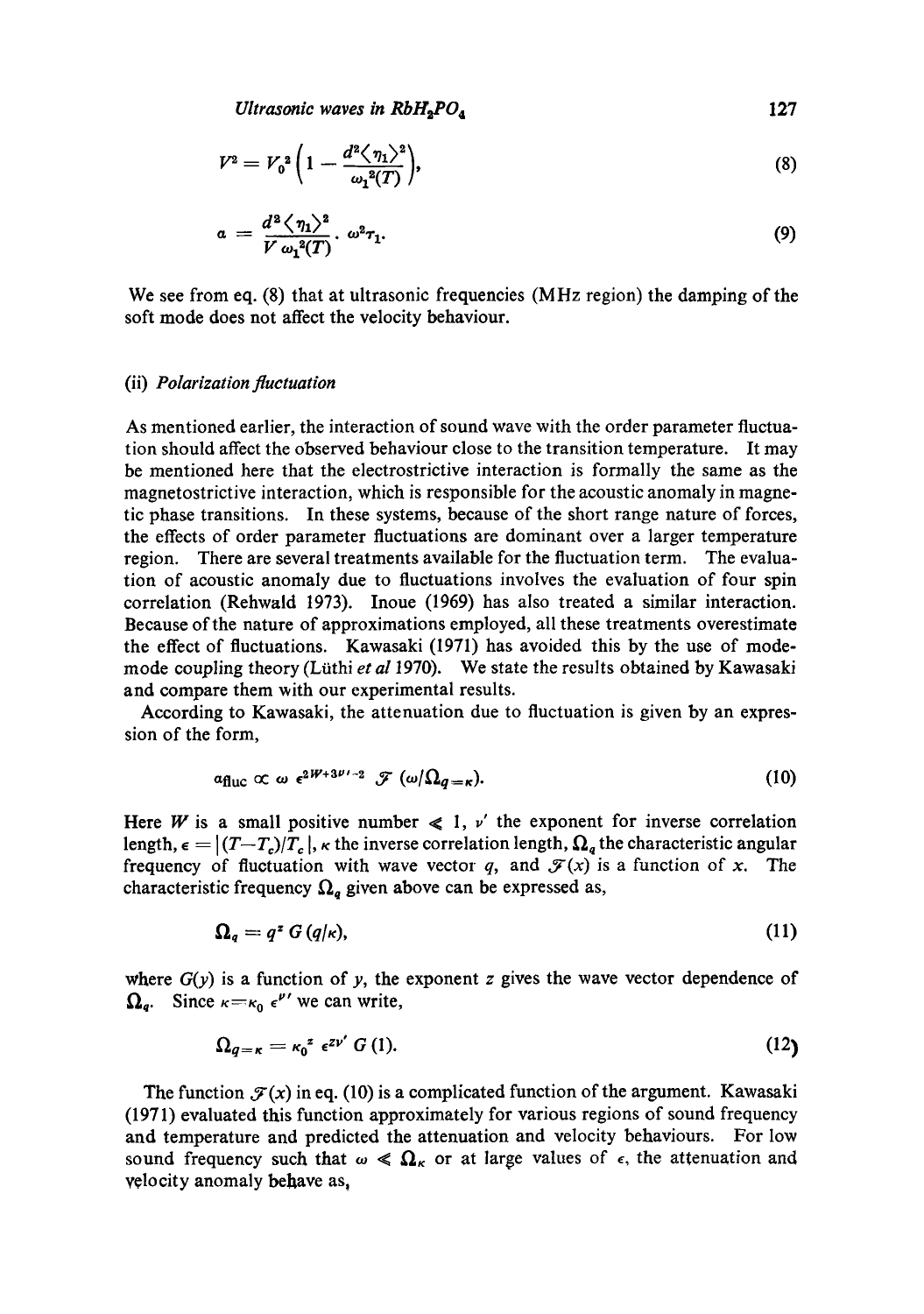128 *G P Singh and B K Basu* 

$$
\alpha_{\text{fluc}} \propto \omega^2 \epsilon^{2W+3\nu'-2-z\nu'}, \tag{13}
$$

and,

$$
\triangle V = 0. \tag{14}
$$

Here  $\Delta V$  is the change in velocity. For intermediate temperature and frequency region the predictions are,

$$
a_{\text{fluc}} \propto \omega \epsilon^{2W+3\nu'-2} \left[ b_0(\omega/\Omega_\kappa) - b_1(\omega/\Omega_\kappa)^{3/2} \right] \tag{15}
$$

$$
\triangle V/V = V \epsilon^{2W+3\nu'-2} (\omega/\Omega_\kappa)^{3/2}.
$$
 (16)

In eq. (16)  $b_0$  and  $b_1$  are constants. For high frequencies,  $\omega \gg \Omega_K$  or for small  $\epsilon$ we have

$$
\alpha_{\text{fluc}} \propto \omega \, \epsilon^0, \tag{17}
$$

$$
\triangle V/V \propto \omega^0 \epsilon^0. \tag{18}
$$

The predictions in eqs (17) and (18) are transparcnt. The other predictions will be clear after we evaluate the exponents from the experimental results.

## **5. Data analysis**

#### 5.1. *Velocity data*

As explained in section 4, acoustic anomaly in the paraelectric phase should arise because of the interaction of the sound wave with the order parameter fluctuations. Further, the effect of fluctuations is believed to be symmetric about the transition temperature (Williams and Rudnick 1970; Pytte 1970; Tozaki and Ikushima 1977). In the paraelectric phase the entire velocity change occurs within  $0.3\textdegree K$  of the transition temperature. Hence we expect that the order parameter fluctuations will affect the velocity behaviour only to within  $0.3\textdegree K$  of the phase transition temperature in the ferroelectric phase. Putting a safer limit, the velocity behaviour for  $T_c - T > 1$ <sup>o</sup>K should be adequately described by the resonant interaction.

We rewrite eq. (8) as

$$
\left(C_{33}^0 - C_{33}\right)^{-1} = \frac{\omega_1^2(T) S_{33}^0}{d^2 \langle \eta_1 \rangle^2}.
$$
\n(19)

Here  $S_{33}^0 = 1/C_{33}^0$ . Thus using the temperature dependence of  $\langle \eta_1 \rangle$  [ $\langle \eta_1 \rangle$  is proportional to spontaneous polarization] and the elastic constant data for the longitudinal mode, we can determine the temperature dependence of the soft mode frequency. We determine below the temperature dependence of the soft mode frequency from the shear wave  $(X<sub>r</sub>$  mode) data and show that the same result is obtained from the longitudinal wave date. within a constant factor. This will be done for KDPr of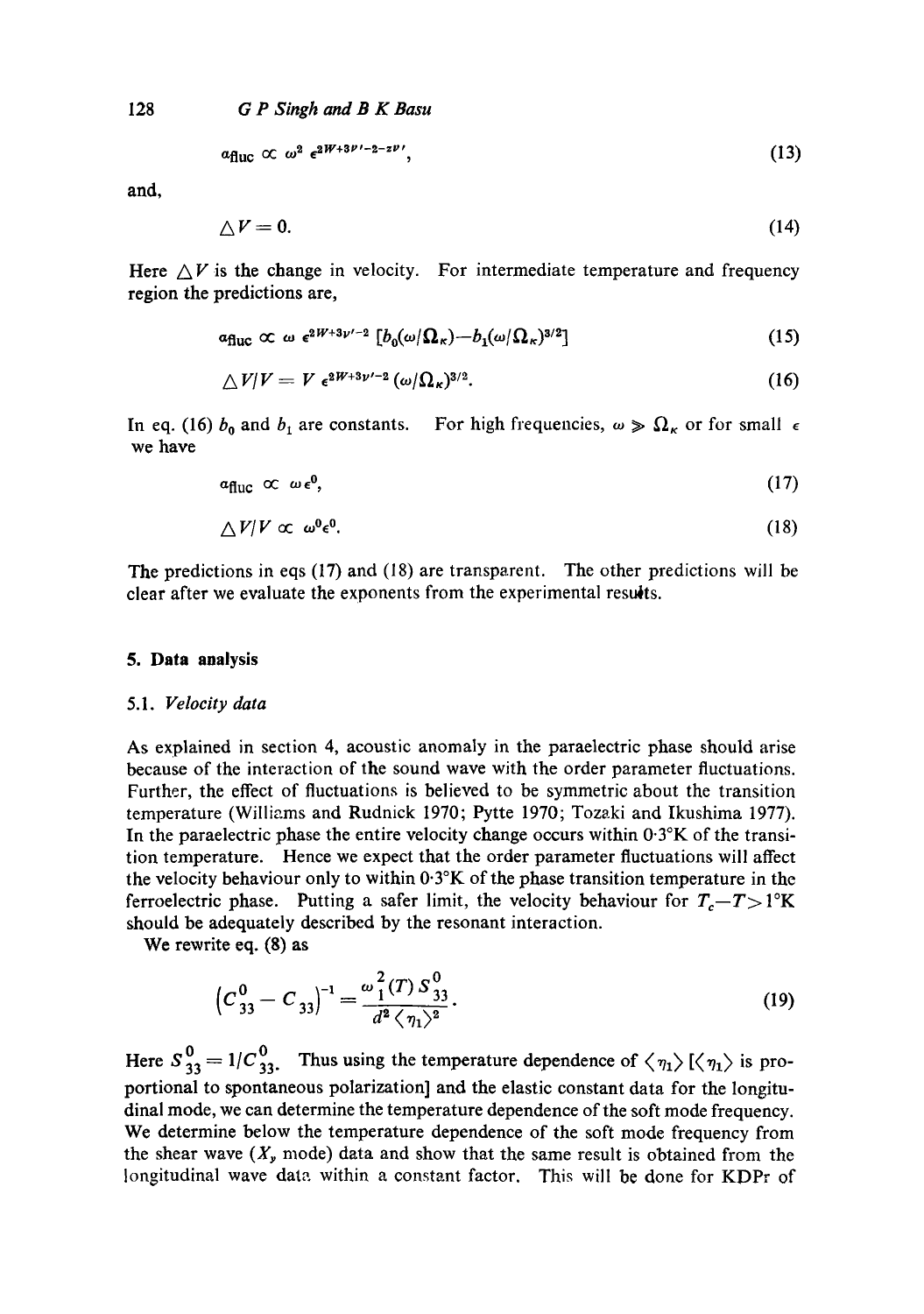which both the shear mode and the longitudinal data are available. For  $KH_2PO_4$ , Harnik and Shimshoni (1969) observed that,

$$
\left(C_{33}^{0} - C_{33}\right)^{-1} = -9.61 \times 10^{-12} \left[T - (T_c + 1.5)\right],\tag{20}
$$

valid for  $0.005\text{K} < T_c - T < 1.5\text{K}$ . The soft mode frequency from the longitudinal wave data is then from eqs (19) and (20).

$$
\omega_1^2(T) = h P_s^2(T) \left[ T - (T_c + 1.5) \right], \ T < T_c. \tag{21}
$$

Here h is a constant. The acoustic shear mode  $(X_y)$  in  $KH_2PO_4$  is coupled to the soft mode by piezoelectric interaction. One can show that for this mode (Fleury 1971),

$$
\omega_1^2(T) = j \left( C \frac{P}{66} - C \frac{E}{66} \right)^{-1},\tag{22}
$$

where *j* is a constant,  $C_{66}^{P}$  ( $C_{66}^{E}$ ) is the elastic constant for the  $X_{y}$  mode at constant polarization (constant electric field). A comparison of  $\omega_1^2(T)$  obtained from eqs (21) and (22) is given in figure 6. The points are the values of  $(C_{66}^P - C_{66}^E)^{-1}$  from the data of Brody and Cummins (1968). The dashed curve is plotted from the rhs of eq. (21). For  $P_s(T)$ , we have used the data of Benepe and Reese (1971), which gives  $P_s(T) \propto (T_c-T)^{0.168}$ . Since the constants j and h are unknown, the scale is so adjusted as to make the value of  $\omega_1^2$  (T) given by eq. (21) equal to the value of  $(C_{66}^P - C_{66}^E)$  at  $T_c - T = 4.9^\circ$ K. We have assumed here that eq. (20) holds good up to  $T_c-T=4.9\text{°K}$  in the ferroelectric phase, though experimental data are available up to  $T_c-T=1.5\text{°K}$ . The agreement between the two is indeed satisfactory. This shows that both the longitudinal and shear wave behaviour can be understood on the basis of dielectric behaviour, which is determined by  $\omega_1^2(T)$ .



Figure 6. Comparison of the shear and longitudinal elastic constant anomaly in **KHsPO,.**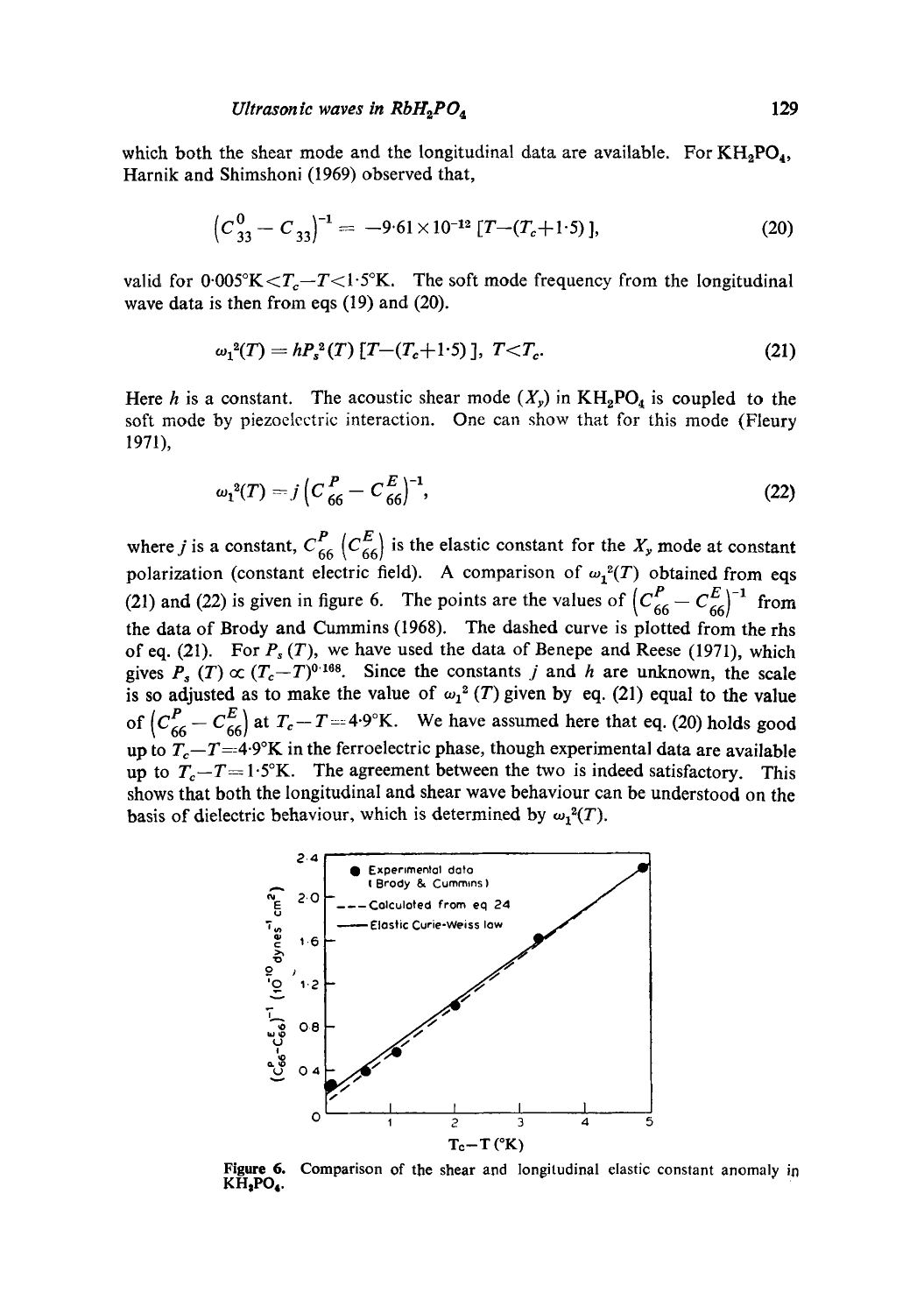For  $RbH<sub>2</sub>PO<sub>4</sub>$ , using eqs (1) and (19), the soft mode frequency is,

$$
\omega_1^2(T) = D P_s^2(T) [T - (T_c + T_0)]. \tag{23}
$$

Here D is a constant and  $T_0 \simeq 6^\circ K$ . Beck and Granicher (1950) and Chabin and Gilleta (1977) both give  $P_s(T) \propto (T_c - T)^{0.16}$ . Putting numerical values we find that the expression on the rhs of eq. (23) can also be fitted to give a relation of the type,

$$
\omega_1^2(T) = D'[T - (T_c + 1^{\circ}K)], \qquad (24)
$$

for  $T < T_c - 1$ °K. In eq. (24) D' is a constant. Thus the elastic constant data for the longitudinal mode give us the frequency of the soft mode within a constant factor. The factor can be determined from the measurement of the electrostrictive coefficient  $Q_{33}$ .

Finally, from eq. (19) one can write,

$$
(S_{33} - S_{33}^0)^{-1} = C_{33}^0 \left( \frac{\omega_1^2 (T)}{d^2 \langle \eta_1 \rangle^2} - 1 \right).
$$
 (25)

Here  $S_{33} = 1/C_{33}$ . Using eqs (1) and (19) we find.

$$
(S_{33} - S_{33}^0)^{-1} = C [T - (T_c + T_1)].
$$
\n(26)

Here  $C=B C_{33}^0$ , and  $T_1 = T_0 + S_{33}^0 / B$ . Such relations were shown to hold good for elastic constant data on KDP and DKDP by Harnik and Shimshoni (1969), and Shimshoni and Harnik (1970). They hold good for our data as well (figure 3). The point we want to emphasize here is that it is the resonant interaction and not the linear interaction (direct piezoelectric interaction) which governs the longitudinal velocity data in the ferroelectric phase.

For  $T_c - T < 1$ °K, the velocity anomaly should be caused by a combination of resonant interaction and fluctuation. Within the accuracy of the present data, it has not been possible to separate the two contributions.

## 5.2. *Attenuation data*

Our attenuation data for the longitudinal mode in the ferroelectric phase show several interesting features. First of all, the attenuation shows deviation from square frequency dependence in the temperature range of our measurements. This seems to indicate critical scattering. This view is confirmed by other findings given below. The temperature region for critical scattering in these materials is believed to be much smaller than the one observed here. The reason for this is not clear.

Another interesting feature of the attenuation data is the crossover behaviour. Often, an apparent crossover behaviour in the ultrasonic absorption is observed in magnetic phase transitions (Lüthi *et al 1970)* and also structural phase transition (Berre and Fossheim 1971) due to crystal imperfections, etc. This appears to be unlikely in the present case because of the following reasons.  $(1)$  In the present case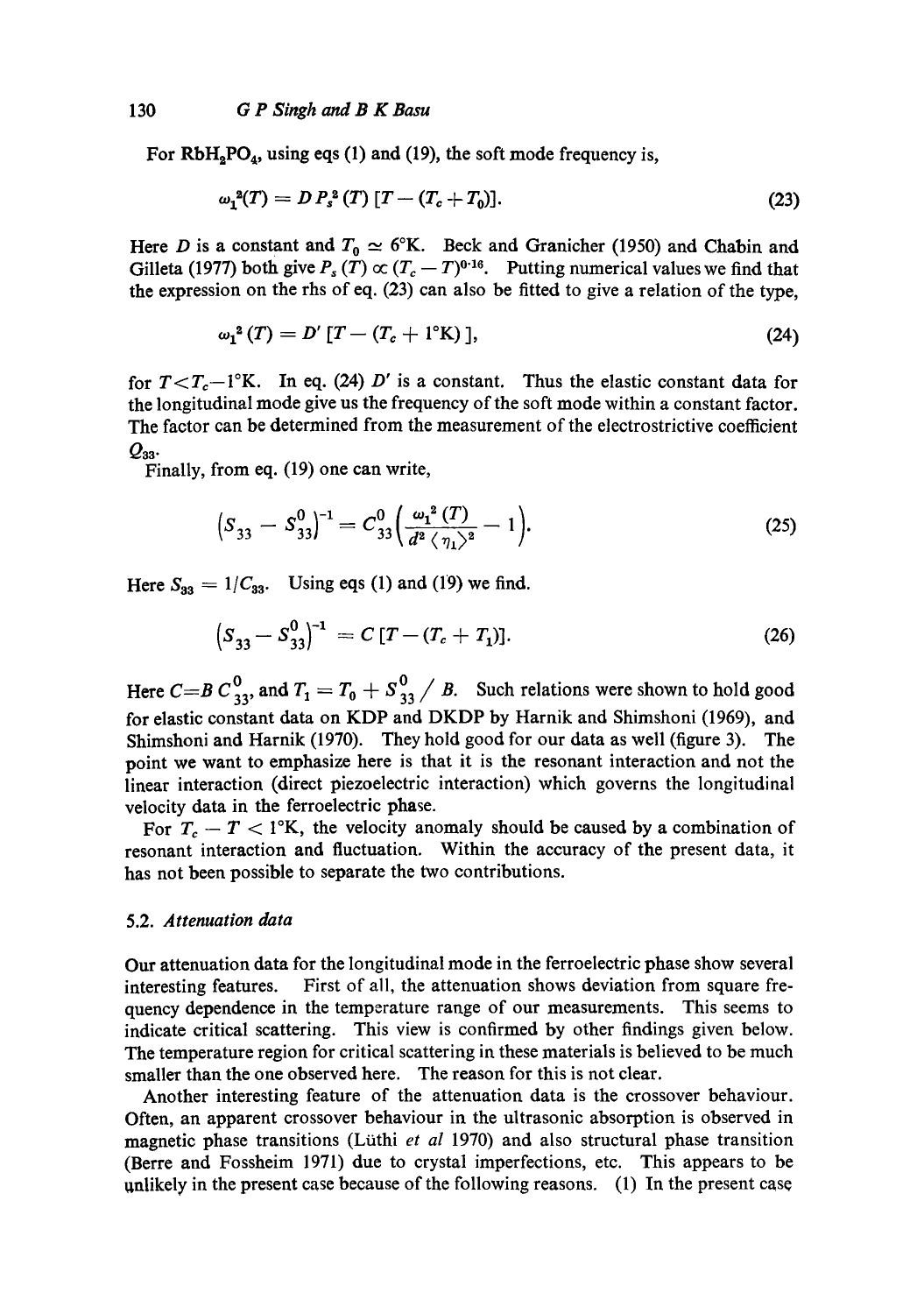#### *Ultrasonic waves in*  $RbH_2PO_4$  *131*

tWo samples of different origin show very similar behaviour. (2) The crossover temperature is frequency dependent in  $RbH_2PO_4$ . This should be compared with the impurity ' roll off' in magnetic and structural phase transitions where the crossover temperature is frequency-independent. (3) Dielectric measurements performed on a crystal which was cut from sample 1 showed a perfectly sharp transition. We believe, therefore, that the crossover is of dynamic origin.

In the temperature range of interest the observed attenuation should have contributions from (1) the resonant interaction, and (2) the interaction with order parameter fluctuations. Thus,

$$
a = a_{\text{fluctuation}} + a_{\text{resonant}} \tag{27}
$$

 $a_{\text{resonant}}$  is given by eqs (5) and (7) to be

$$
a_{\text{resonant}} = \frac{C_{33}^0 - C_{33}}{V_{33} C_{33}^0} \omega^2 \tau_1.
$$
 (28)

If we identify  $\tau_1$  as the polarization relaxation time, eq. (28) is the same as the one used by Harnik and Shimshoni (1969) to interpret their attenuation data. The factor  $\left(C_{33}^0 - C_{33}\right)/V_{33} C_{33}^0$  on the rhs of eq (28) is a slowly varying functions of temperature. From the Landau-Khalatnikov theory we expect  $\tau_1 \propto (T_c - T)^{-1}$ . Equation (28), therefore, gives attenuation behaviour of the type  $\alpha \propto \omega^2 (T_c - T)^{-1}$ . Numerical work to fit the above expression to the observed data shows that the contribution of the resonant interaction to the total attenuation is negligible. This is also seen from the strong deviation of the observed exponents for the frequency and the temperature dependence of attenuation from the ones suggested in eq. (28).

Of the available treatments that take into account the interaction of the sound wave with the fluctuations, the ones by Pytte (1970), Rehwald (1973) and Schwabl (1973) predict a square frequency dependence and, therefore, do not account for our data. The results are, therefore, compared with the expression derived by Kawasaki (1971). For this we adopt the approach taken by Tozaki and Ikushima (1977). Figure 7 shows a plot of the normalized attenuation  $a/a$  (T<sub>c</sub>) as a function of  $2\pi (T_c - T)/\omega$ . All the data points seem to fall on the same curve within the limits of experimental errors. Since  $\alpha(T_c) \propto \omega$ , the attenuation follows a relation of the form,

$$
a \propto \omega f \left( \frac{2\pi (T_c - T)}{\omega} \right). \tag{29}
$$

If we compare eq. (29) with the generalized form of attenuation given by Kawasaki eq. (I0), we find the following results:

(a) It implies that  $2W+3\nu'-2=0$ . This relation was also conjectured from scaling arguments (Kawasaki 1971). Now since  $W \approx 0$ , we get  $v' = 2/3$ . This is in agreement with the observation of Strukov *et al* (1972). They find that for  $RbH_2PO_4$ the specific heat exponent  $a' = 0$ . From static scaling laws (Stanley 1971), we have,

$$
v'd'=2-a',\t\t(30)
$$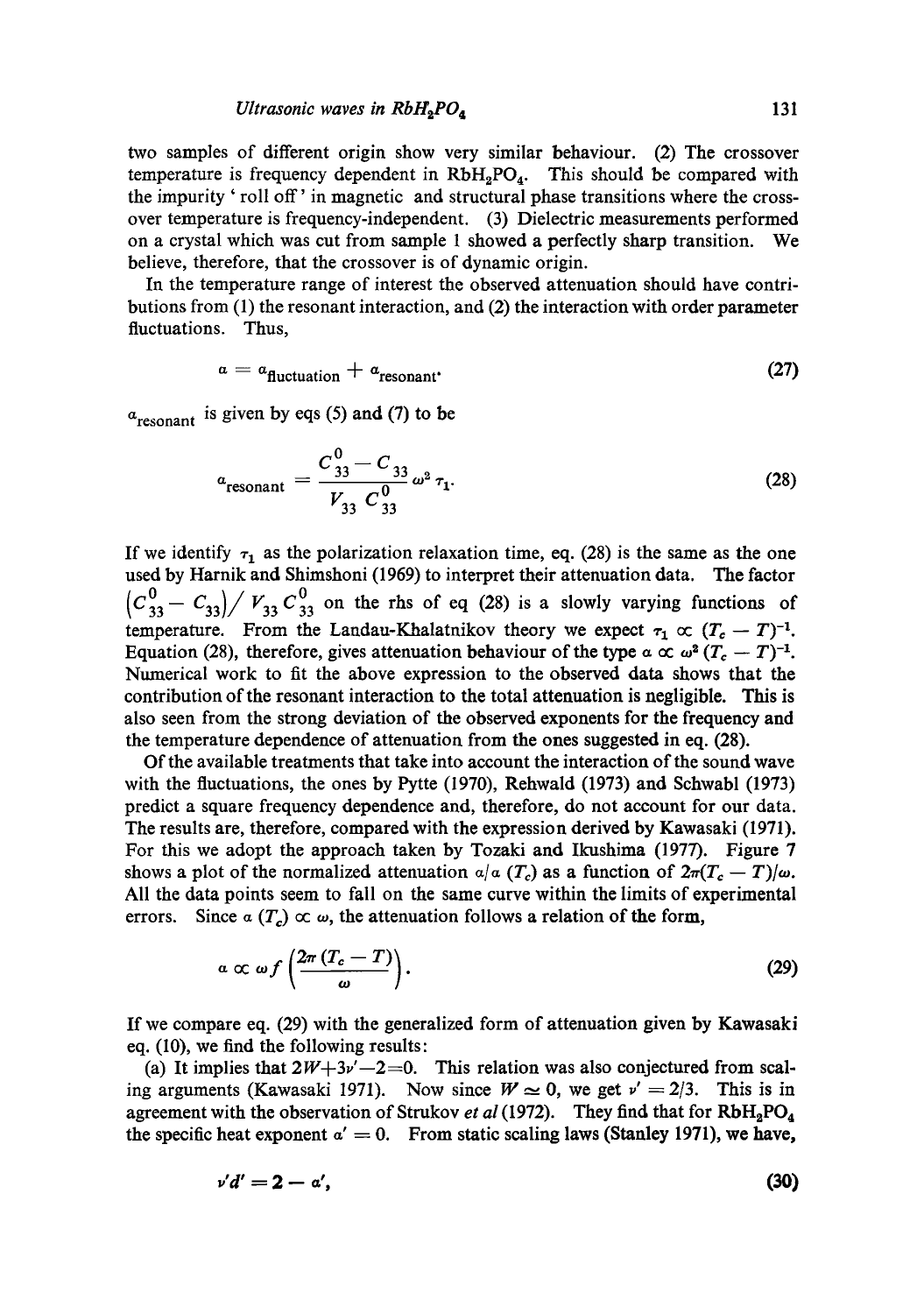

**Figure 7.** Scaling behaviour of the ultrasonic attenuation in  $RbH_2PO_4$ .

d' is the dimension of the system. For  $d' = 3$ , eq. (30) gives  $v' = 2/3$ .

(b) A further comparison of eqs (29) and (10) implies  $f(x) = \mathcal{F}(x^{-1})$ . We thus get using eq. (12)  $v'z = 1$ . This gives us  $z = 3/2$ . There are, however, no predictions of z for KDP type of ferroelectrics.

We now come to the specific predictions which, it may be mentioned, involve approximations. Close to the transition temperature and for high frequencies Kawasaki predicts eq. (17),  $\alpha \propto \omega \epsilon^0$ . This is in close agreement with the behaviour observed in our experiment,  $\alpha \propto \omega \epsilon^{0.16}$ . As for other predictions, we do not observe the relation given by eq. (13) which is  $a \propto \omega^2 \epsilon^{-1}$  and which is valid for large values of  $T_c - T$ . Relation (15) which gives  $\alpha \propto (\omega^2/\Omega_\kappa) (b_0-b_1(\omega/\Omega_\kappa)^{1/2})$  for the intermediate temperature region can show an apparent temperature dependence of the form  $\alpha \propto \epsilon^{-p}$ where  $p<1$ , with suitable constants  $b_0$  and  $b_1$ . We do observe  $p < 1$  ( $p = 0.69$ ) in the intermediate temperature region, but more data covering a larger temperature and frequency range are necessary for a detailed comparison.

## **6. Discussion and conclusions**

We have found that the longitudinal mode velocity behaviour in the ferroelectric phase in case of both  $KH_2PO_4$  and  $RbH_2PO_4$  can be well understood in terms of the resonant part of the electrostrictive interaction between the longitudinal sound wave and the order parameter. It is also shown that the elastic behaviour, both for the propagation of shear  $(X_y)$  wave and the longitudinal  $(Z_z)$  wave can be correlated with the anomaly of the static dielectric constant along the polar axis.

For the ultrasonic attenuation in  $RbH_2PO_4$  the electrostrictive coupling between the longitudinal strain and the order parameter provides a satisfactory explanation, if one takes into account the interaction of the sound wave with the order parameter fluctuations. There is evidence that the dynamic scaling laws hold good in this ease. There is, however, need to check these conclusions by further experiments. It will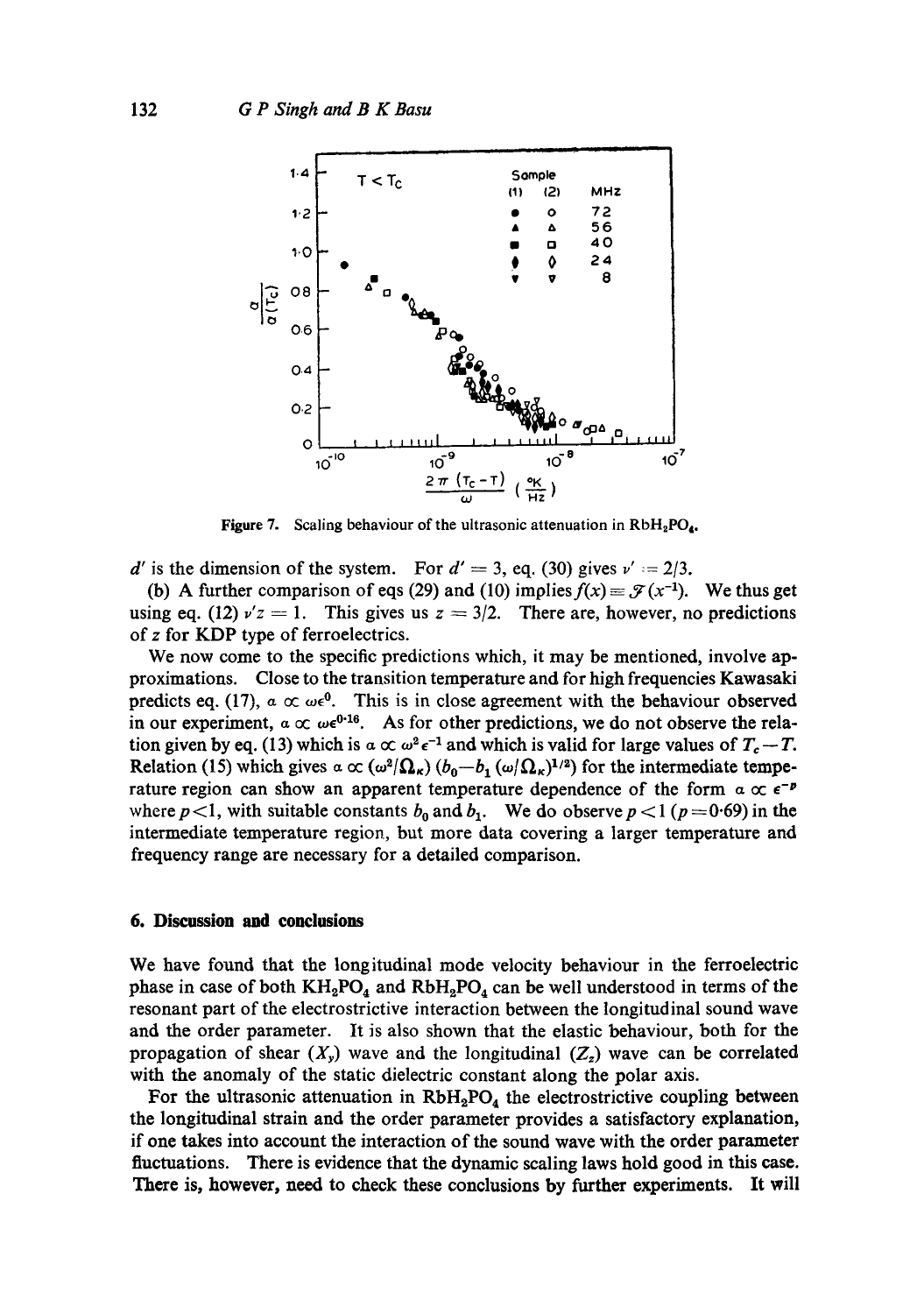be helpful if one can obtain the ultrasonic data in the paraelectric phase of  $RbH_2PO_4$ . Study of the frequency dependence of the velocity will be of further help in understanding this behaviour.

It may be mentioned that an explanation other than the critical scattering cannot be ruled out at present. For example, it will be useful to obtain the effects of the central peak excitation on the ultrasonic absorption from the theory.

The electrostrictive interaction also seems to provide qualitative explanation for the observed attenuation behaviour for  $KD_2PO_4$ . In this case the phase transition is of a strong first order character. Consequently, as can be seen from eq. (4), the resonant interaction is expected to be the dominant one in the ferroelectric phase. In this case, therefore, the values of  $\tau$  obtained by eq. (28) should be of correct magnitude. This is evident from the result of Shimshoni and Harnik (1970) (longitudinal mode) and that of Litov and Uehling (1970) (shear mode).

The case of KH<sub>2</sub>PO<sub>4</sub> still presents some problem, in that the values of  $\tau$  obtained from the longitudinal mode measurements differ from the values obtained from the shear mode measurements. It should be noted, however, that the shear mode measurements in  $KH_2PO_4$  were performed under an electric field of  $\sim$  3-4 kV/cm. The critical field (the electric field required to reduce the discontinuity in the polarization at  $T_c$  to zero) is only  $\sim$  200 V/cm. An electric field of  $\sim$  3-4 kV/cm is expected to perturb the phase transition rather strongly. In case of  $KD_2PO_4$  there is no such problem as the electric field of 1.5 kV/em applied by Litov and Uehling (1970) for the shear mode measurements is much smaller than the critical field of  $\sim$  7.1 kV/cm (Sednenko and Gladkii 1973). It appears, therefore, essential to obtain some quantitative information about the effect of electric field on the phase transition. Measurements of the longitudinal ultrasonic wave propagation, in the presence of an electric field along the polar axis, should help in this case.

#### **Acknowledgements**

We are thankful to Messrs M J Mehta, H P Dubbal, S N Malekar and J S Sidhu, members of our laboratory staff, for their technical help and their untiring cooperation during the execution of this work.

#### **References**

Barber C R 1950 *J. Sci. Instrum.* 27 47

Beck M and Granicher H 1950 *Helv. Phys. Acta* 23 522

- Benepe J W and Reese W 1971 *Phys. Rev.* **B3** 3032
- Berre B and Fossheim K 1971 *Structural phase transitions and soft modes* eds. Samuelson *et a/*  (Oslo: Universitets forlaget) p. 225
- Brody E M and Cummins H Z 1968 *Phys. Rev. Left.* 21 1263
- Chabin M and Gilleta F 1977 *Ferroelectrics* 15 149
- Fleury P A 1971 *J. Acoust. Soc. Am.* 49 1042
- Garland C W 1970 *Physical acoustics* eds. W P Mason and R N Thurston (Academic Press) Vol. 7 Ch. 2

Garland C W and Novotony D B 1969 *Phys. Rev.* 17 9711

Halperin B I and Hohenberg P C 1969 *Phys. Rev.* 177 952

Hamik E and Shimshoni M 1969 *Phys. Lett.* A29 620